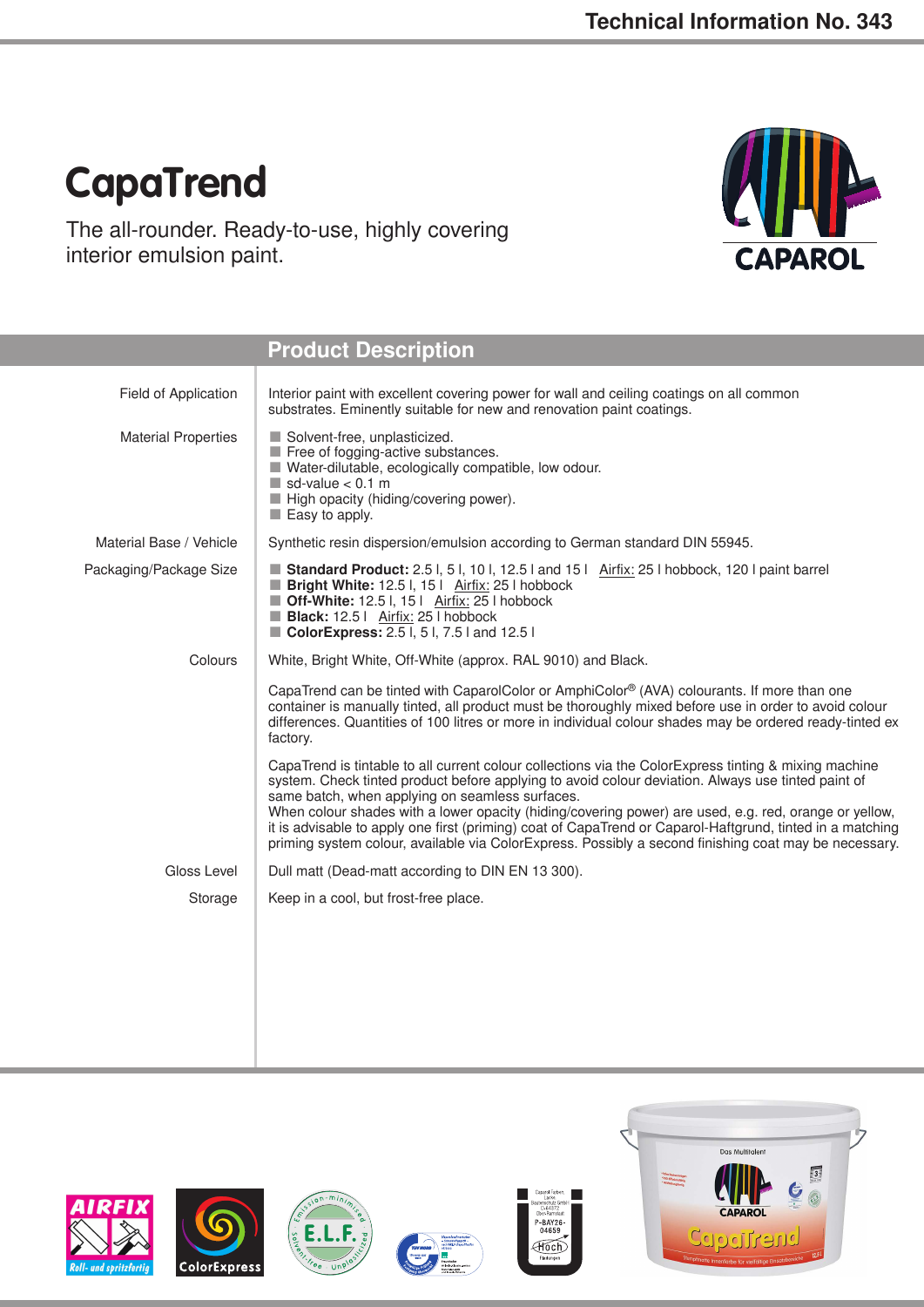| <b>Technical Data</b>                                                                        | Characteristics according to DIN EN 13 300: Tinting may cause variations.                                                                                                                                                                                                                                                                                                                                       |                                 |            |                   |                          |                                                                                                                                                                                                                                                                                                                                                                                                                            |  |
|----------------------------------------------------------------------------------------------|-----------------------------------------------------------------------------------------------------------------------------------------------------------------------------------------------------------------------------------------------------------------------------------------------------------------------------------------------------------------------------------------------------------------|---------------------------------|------------|-------------------|--------------------------|----------------------------------------------------------------------------------------------------------------------------------------------------------------------------------------------------------------------------------------------------------------------------------------------------------------------------------------------------------------------------------------------------------------------------|--|
|                                                                                              | Wet abrasion:<br>Wet scrub resistance Class 3, corresponds to "wash"<br>resistant" as per German standard DIN 53778                                                                                                                                                                                                                                                                                             |                                 |            |                   |                          |                                                                                                                                                                                                                                                                                                                                                                                                                            |  |
|                                                                                              | Opacity (hiding/covering power) Class 2, with a<br>Contrast ratio:<br>spreading rate of 7 m <sup>2</sup> /l or 140 ml/m <sup>2</sup>                                                                                                                                                                                                                                                                            |                                 |            |                   |                          |                                                                                                                                                                                                                                                                                                                                                                                                                            |  |
|                                                                                              | Fine $(< 100 \mu m)$<br><b>Maximum</b><br>particle (grit) size:                                                                                                                                                                                                                                                                                                                                                 |                                 |            |                   |                          |                                                                                                                                                                                                                                                                                                                                                                                                                            |  |
|                                                                                              | Density:                                                                                                                                                                                                                                                                                                                                                                                                        | Approx. $1.5$ g/cm <sup>3</sup> |            |                   |                          |                                                                                                                                                                                                                                                                                                                                                                                                                            |  |
| Suitability according to<br>Technical Information No. 606<br>Definition of Application Areas | Interior 1                                                                                                                                                                                                                                                                                                                                                                                                      | Interior 2                      | Interior 3 | <b>Exterior 1</b> | Exterior 2               |                                                                                                                                                                                                                                                                                                                                                                                                                            |  |
|                                                                                              | $\ddot{}$                                                                                                                                                                                                                                                                                                                                                                                                       | $\ddot{}$                       |            |                   | $\overline{\phantom{0}}$ |                                                                                                                                                                                                                                                                                                                                                                                                                            |  |
|                                                                                              | $(-)$ inapplicable / ( $\circ$ ) of limited suitability / (+) suitable                                                                                                                                                                                                                                                                                                                                          |                                 |            |                   |                          |                                                                                                                                                                                                                                                                                                                                                                                                                            |  |
|                                                                                              | <b>Application</b>                                                                                                                                                                                                                                                                                                                                                                                              |                                 |            |                   |                          |                                                                                                                                                                                                                                                                                                                                                                                                                            |  |
| Suitable Substrates                                                                          | adhesion. In Germany: Follow VOB, part C, DIN 18 363, paragraph 3.                                                                                                                                                                                                                                                                                                                                              |                                 |            |                   |                          | The substrate must be sound/stable, dry, clean, and free from all substances that may prevent good                                                                                                                                                                                                                                                                                                                         |  |
| Substrate Preparation                                                                        | Interior Plasters: Class PII (Lime-Cement Mortars), Class PIII (Cement Mortars) / Minimum<br>Compressive Strength according to DIN EN 998-1: 1.5 N/mm <sup>2</sup> : Solid plasters with normal<br>absorbency require no preliminary treatment. Prime highly porous and absorbent plasters with<br>OptiGrund or CapaSol.                                                                                        |                                 |            |                   |                          |                                                                                                                                                                                                                                                                                                                                                                                                                            |  |
|                                                                                              | Gypsum and Ready-Mixed Gypsum Plasters of Mortar Group PIV / Minimum Compressive<br>Strength according to DIN EN 13279: 2 N/mm <sup>2</sup> : Prime with Caparol-Haftgrund. Sintered plasters:<br>Sand/grind off sintered skin, remove all sanding dust and prime with Caparol-Tiefgrund TB.                                                                                                                    |                                 |            |                   |                          |                                                                                                                                                                                                                                                                                                                                                                                                                            |  |
|                                                                                              | Gypsum Wallboards: Prime absorbent boards with OptiGrund or Caparol-Tiefgrund TB. Prime highly<br>compact, smooth boards with Caparol-Haftgrund to promote bonding.                                                                                                                                                                                                                                             |                                 |            |                   |                          |                                                                                                                                                                                                                                                                                                                                                                                                                            |  |
|                                                                                              | Gypsum Plasterboards (Sandwich-Type Plaster Boards/Drywalls): Sand/grind off filler burrs.<br>Prime and strengthen soft gypsum areas (repair patches) with CaparolTiefgrund TB. Prime with<br>Caparol-Haftgrund, OptiGrund or CapaSol. For boards with water-soluble, discolouring content that<br>leaves marks, apply one priming coat of Caparol AquaSperrgrund.<br>In Germany: Follow BFS Data Sheet No. 12. |                                 |            |                   |                          |                                                                                                                                                                                                                                                                                                                                                                                                                            |  |
|                                                                                              | <b>Concrete:</b> Remove all residues of separating agent and chalking or sanding substances.<br>Autoclaved Aerated Concrete (AAC) / Cellular Concrete: Prime with a 1:3 mixture of Capaplex<br>and tap (potable) water.<br>Facing Brickwork or Fair-Faced Calcium Silicate Brick Masonry: Coat without pre-treatment.                                                                                           |                                 |            |                   |                          |                                                                                                                                                                                                                                                                                                                                                                                                                            |  |
|                                                                                              |                                                                                                                                                                                                                                                                                                                                                                                                                 |                                 |            |                   |                          |                                                                                                                                                                                                                                                                                                                                                                                                                            |  |
|                                                                                              |                                                                                                                                                                                                                                                                                                                                                                                                                 |                                 |            |                   |                          |                                                                                                                                                                                                                                                                                                                                                                                                                            |  |
|                                                                                              | Sound/Stable Existing Coatings: Matt, slightly absorbent coatings can be treated without a<br>preliminary preparation. Roughen/sand glossy surfaces and enamel coatings. Prime with Caparol-<br>Haftgrund.                                                                                                                                                                                                      |                                 |            |                   |                          |                                                                                                                                                                                                                                                                                                                                                                                                                            |  |
|                                                                                              | all sanding dust. Prime with Caparol-Tiefgrund TB.                                                                                                                                                                                                                                                                                                                                                              |                                 |            |                   |                          | Unstable Existing Coatings: Completely remove unstable coatings of enamel, dispersion/emulsion<br>paint or synthetic (organic) plaster. Apply one priming coat of Caparol-Haftgrund on slightly absorbent,<br>smooth surfaces. Apply one priming coat of OptiGrund or CapaSol on highly porous, sanding or<br>absorbent substrates. Remove unstable coatings of mineral paint by mechanical means and remove               |  |
|                                                                                              | Glue-Bound Distemper (Limewater Colour/Paint): Carefully wash off the existing distemper, allow to<br>dry and prime with Caparol-Tiefgrund TB.                                                                                                                                                                                                                                                                  |                                 |            |                   |                          |                                                                                                                                                                                                                                                                                                                                                                                                                            |  |
|                                                                                              | Unpainted Woodchip/Ingrain, Relief or Embossed Wallpapers made of Paper: Coat without any<br>pre-treatment.                                                                                                                                                                                                                                                                                                     |                                 |            |                   |                          |                                                                                                                                                                                                                                                                                                                                                                                                                            |  |
|                                                                                              | Non-Adherent Wallpapers: Remove the wallpapers completely and wash off all residues of wallpaper<br>paste/glue and waste paper. Prime the substrate with Caparol-Tiefgrund TB.                                                                                                                                                                                                                                  |                                 |            |                   |                          |                                                                                                                                                                                                                                                                                                                                                                                                                            |  |
|                                                                                              | on Hazardous Substances).                                                                                                                                                                                                                                                                                                                                                                                       |                                 |            |                   |                          | Mildewed/Mouldy Surfaces: Remove fungal (fungi/mildew/mould) attack by wet cleaning, then use<br>Capatox or FungiGrund and allow to dry thoroughly. Prime according to the type and condition of the<br>substrate. Apply a finishing coat of Indeko-W, Malerit-W or Fungitex-W on strongly infested surfaces, in<br>compliance with legal and official regulations (follow e.g. Ordinance on Biocidal Agents and Ordinance |  |
|                                                                                              |                                                                                                                                                                                                                                                                                                                                                                                                                 |                                 |            |                   |                          |                                                                                                                                                                                                                                                                                                                                                                                                                            |  |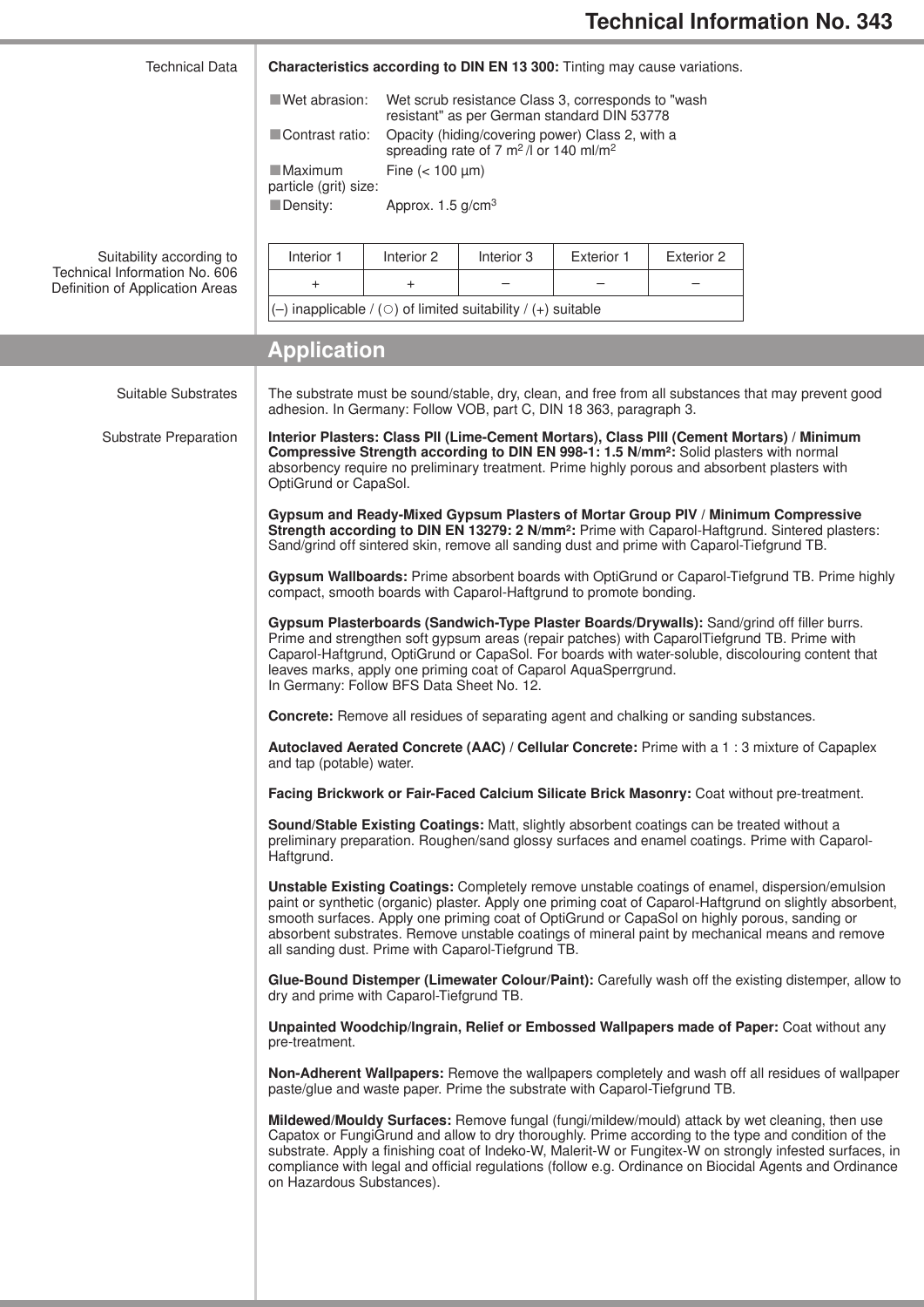|                                                   | Surfaces Stained by Nicotine, Water, Soot or Fat/Grease: Remove nicotine, soot or fat/grease<br>stains by washing with water adding a fat-dissolving household detergent, then allow the substrate to<br>dry thoroughly. Clean dried-up water stains with a dry scrubbing brush. Apply one insulating prime<br>coat of Caparol AquaSperrgrund. Apply one finishing coat of Aqua-Inn Nº1 on strongly soiled surfaces.                                                                                                                                                                   |
|---------------------------------------------------|----------------------------------------------------------------------------------------------------------------------------------------------------------------------------------------------------------------------------------------------------------------------------------------------------------------------------------------------------------------------------------------------------------------------------------------------------------------------------------------------------------------------------------------------------------------------------------------|
|                                                   | Wood and Derivative Wood Products: Coat with water-dilutable, ecologically compatible Capacryl<br>acrylic enamels or Capacryl PU enamels.                                                                                                                                                                                                                                                                                                                                                                                                                                              |
|                                                   | Small Defects: After having completed the necessary preparations, repair small defects with Caparol-<br>Akkordspachtel in accordance with our processing specification, and if necessary, prime subsequently.                                                                                                                                                                                                                                                                                                                                                                          |
| Method of Application                             | Apply with paint brush, roller or airless spraying equipment.<br>Airless application: Spray angle: 50°; Nozzle size: 0.021" - 0.026"; Spray pressure: 150 - 180 bar<br>Clean tools immediately after use with water.                                                                                                                                                                                                                                                                                                                                                                   |
| <b>Surface Coating System</b>                     | One even, liberally applied coat of CapaTrend, diluted to a max. of 5 % with tap (potable) water.<br>On surfaces with a high colour contrast: One previously applied priming coat of CapaTrend, diluted<br>max. 10 %, may be necessary. Prime unevenly absorbent substrates with Caparol-Haftgrund.                                                                                                                                                                                                                                                                                    |
| Consumption                                       | Approx. 140 ml/m <sup>2</sup> per coat on smooth substrates. On roughly textured surfaces correspondingly<br>more. Determine the exact amount of material required by coating a test area on site.                                                                                                                                                                                                                                                                                                                                                                                     |
| <b>Application Conditions</b>                     | Lower Temperature Limit for Application and Drying:<br>+5 °C for product, substrate and ambient air.                                                                                                                                                                                                                                                                                                                                                                                                                                                                                   |
| Drying/Drying Time                                | At +20 °C and 65 % relative humidity surface-dry and recoatable after 4 - 6 hrs. Completely cured and<br>ready for stress after approx. 3 days. Lower temperatures and higher relative humidity extend the<br>drying time.                                                                                                                                                                                                                                                                                                                                                             |
| <b>Note</b>                                       | To avoid lapping, the product should be applied wet-on-wet and without interruption. Stir and sieve the<br>paint thoroughly before airless spray application.<br>When using Caparol-Tiefgrund TB in interiors, a typical solvent odour is released, hence proper<br>ventilation must be provided during application and drying. Use non-aromatic, low-odour AmphiSilan-<br>Putzfestiger in sensitive areas.<br>The use of CapaSilan is recommended for surfaces subjected to adverse lighting conditions (sided/<br>grazing light).                                                    |
|                                                   | Mechanical loads (scratching) may lead to visible bright stripes on dark-coloured surfaces. The<br>application of an additional protective finishing coat of PremiumColor in the same shade is<br>recommended for intensively coloured surfaces subjected to mechanical loads. Please follow<br>Technical Information N° 382 PremiumColor.                                                                                                                                                                                                                                             |
|                                                   | Touching up surfaces is depending on many parameters and may be visible after drying.<br>(In Germany: See BFS Data Sheet No. 25)                                                                                                                                                                                                                                                                                                                                                                                                                                                       |
|                                                   | <b>Advice</b>                                                                                                                                                                                                                                                                                                                                                                                                                                                                                                                                                                          |
| German Certificates                               | The Fraunhofer Wilhelm-Klauditz-Institute (WKI) has audited the inoffensive application for interior use.<br>The product is certified with German TÜV quality mark "pollutant-tested / supervised manufacturing<br>process". German certificate is available on request.                                                                                                                                                                                                                                                                                                               |
| Please Note (Status as at Date of<br>Publication) | Keep out of reach from children. Ensure good ventilation during use and drying. Do not eat, drink or<br>smoke while using the product. In case of contact with eyes or skin, immediately<br>and thoroughly rinse with water. Do not allow product to enter drains, waterways or soil. Clean utensils<br>immediately after use with soap and water. Do not breathe spray dust.<br>Further information: See Material Safety Data Sheet (MSDS).                                                                                                                                           |
|                                                   | Contains: 1,2-benzisothiazol-3(2H)-one, 2-methyl-2H-isothiazol-3-one. May produce an allergic<br>reaction.                                                                                                                                                                                                                                                                                                                                                                                                                                                                             |
|                                                   | In Germany: Advice for allergy sufferers with isothiazolinone allergy: Hotline 0180/5308928<br>(0.14 €/minute from German landline, MTS max. 0.42 €/minute).                                                                                                                                                                                                                                                                                                                                                                                                                           |
| Disposal                                          | Materials and all related packaging must be disposed of in a safe way in accordance with the full<br>requirements of the local authorities. Particular attention should be made to removing wastage from<br>site in compliance with standard construction site procedures.<br>In Germany: Only completely empty containers must be handed in for recycling. Dispose containers<br>with residues of liquid product via waste collection point accepting old paints and enamels. Dispose<br>dried/hardened product residues as construction site/demolition/municipal or domestic waste. |
| EU limit value for the VOC content                | of this product (category $A/a$ ): 30 g/l (2010). This product contains < 1 g/l VOC.                                                                                                                                                                                                                                                                                                                                                                                                                                                                                                   |
| <b>Product Code Paints and Enamels</b>            | M-DF01 (Germany)                                                                                                                                                                                                                                                                                                                                                                                                                                                                                                                                                                       |
| Substances of Content - Declaration               | Polyvinyl acetate resin, titanium dioxide, calcium carbonate, silicates, water, additives, preservative<br>(Methylisothiazolinone, Benzisothiazolinone).                                                                                                                                                                                                                                                                                                                                                                                                                               |